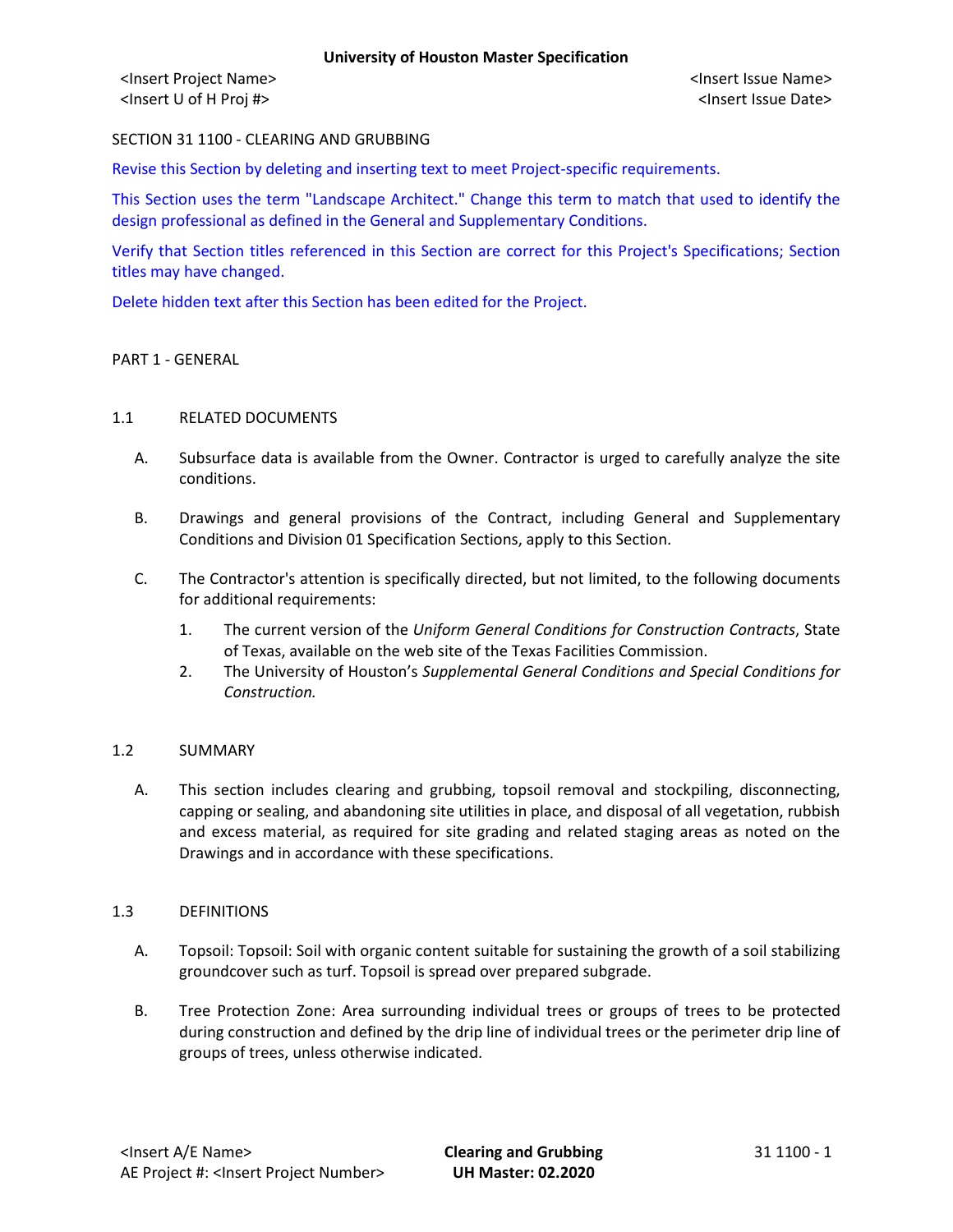### **University of Houston Master Specification**

<Insert Project Name> <Insert Issue Name> <Insert U of H Proj #> <Insert Issue Date>

- C. Subgrade: The uppermost surface of an excavation, including excavation for trenches, or the top surface of a fill or backfill immediately below base course, pavement, or topsoil materials.
- D. Unauthorized excavation consists of removing materials beyond indicated subgrade elevations or dimensions without direction by the Owner's representative. Unauthorized excavation, as well as remedial work directed by the Owner's Representative, shall be at the Contractor's expense.

## 1.4 MATERIAL OWNERSHIP

A. Except for stripped topsoil or other materials indicated to remain Owner's property, cleared materials shall become Contractor's property and shall be removed from Project site and disposed of legally not to harm the Owner.

## 1.5 SUBMITTALS

- A. Photographic and/or digitally recorded documentation, sufficiently detailed, of existing conditions of trees and plantings, adjoining construction, and site improvements must be prepared. Unless otherwise documented, any damage discovered to trees, plantings, and site features denoted to remain, will be considered the responsibility of the Contractor to correct. The Owner may at his/her discretion request such photographs and/or video tapes be submitted at any time.
- B. Record Drawings: In accordance with requirements of Division 01 sections, identify and accurately locate capped utilities and other subsurface structural, electrical, and mechanical conditions.

## 1.6 PROJECT CONDITIONS

- A. Traffic: Minimize interference with adjoining roads, streets, walks, and other adjacent occupied or used facilities during site-clearing operations.
	- 1. Do not close or obstruct streets, walks, or other adjacent occupied or used facilities without permission from Owner and Authorities Having Jurisdiction.
	- 2. Provide alternate routes around closed or obstructed traffic ways if required by authorities having jurisdiction.
- B. Salvable Improvements: Carefully remove items indicated on drawings to be salvaged and store on Owner's premises where indicated. Contractor to contact Owner's representative for coordination.
- C. Do not commence site clearing operations until temporary erosion and sedimentation control measures are in place.

## Confirm utility locator service information and ensure utilities are located properly.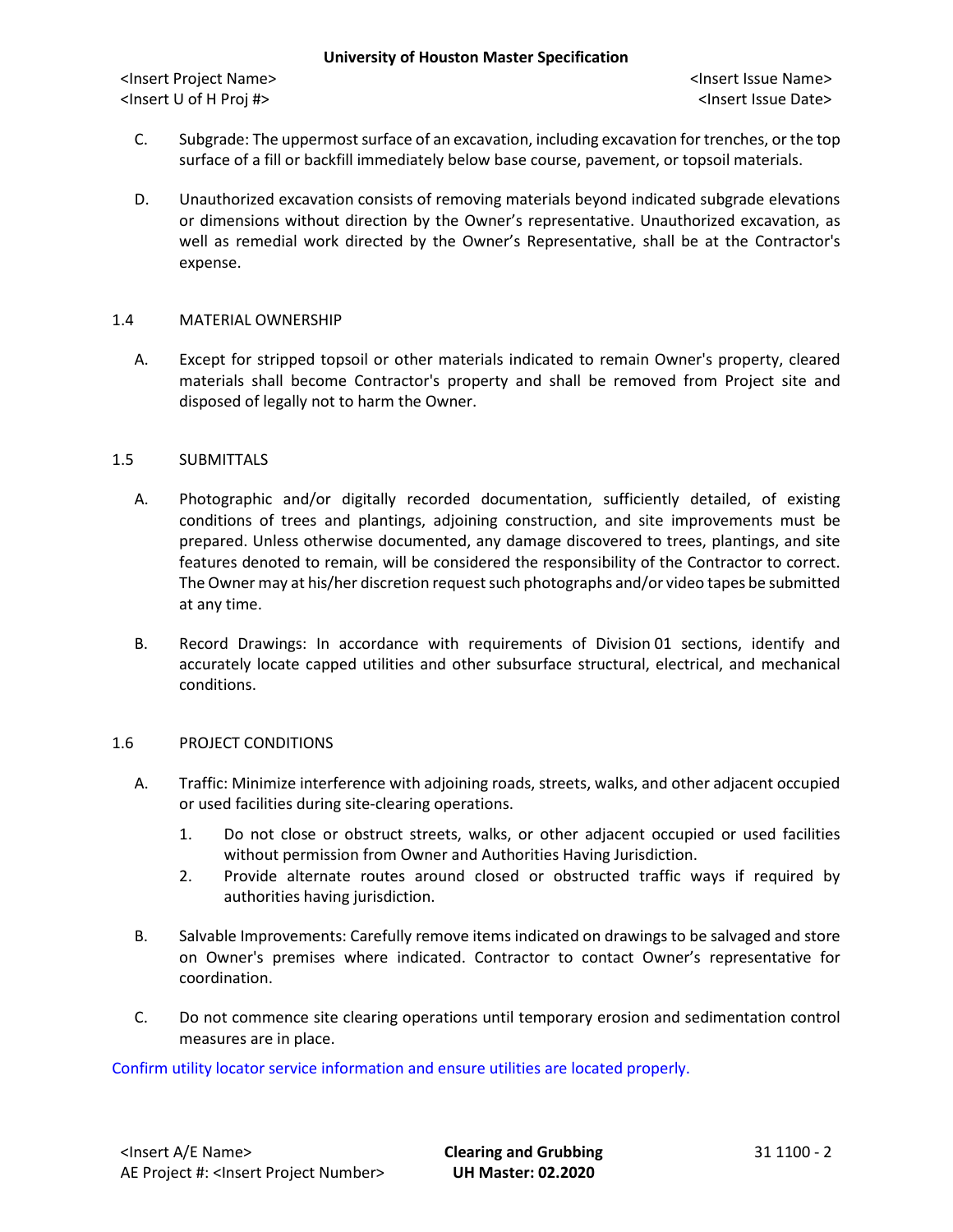#### **University of Houston Master Specification**

<Insert Project Name> <Insert Issue Name> <Insert U of H Proj #> <Insert Issue Date>

- D. Utility Locator Service: Notify Lonestar Notification Center at 713-732-0365 for area where Project is located before site clearing.
- E. General Site Narrative: <**Describe the site in its existing state, i.e. vacant, previously improved, wooded, etc. and then describe the intent of the Work of the Project** >.
- F. Staging Areas Approval must be obtained from the Owner to use any area for staging that is not specifically identified as such on the Drawings. The Contractor shall restore all areas used for staging, the extent of said restoration to be defined by the Owner upon granting approval for the use of said area for staging.

## PART 2 - PRODUCTS

### 2.1 SOIL MATERIALS

Determine which type(s) of soil(s) are required for the Work of this Section and comply with the requirements specified in the Section referenced below.

- A. Satisfactory Soil Materials: Requirements for satisfactory soil materials are specified in Division 31 Section "Site Grading."
	- 1. Obtain approved borrow soil materials off-site when satisfactory soil materials are not available on-site.

### PART 3 - EXECUTION

## 3.1 PREPARATION

- A. Notify Owner one week prior to commencement of clearing and grubbing activities.
- B. Protect and maintain benchmarks and survey control points from disturbance during construction.
- C. Protect existing site improvements to remain from damage during construction.
	- 1. Restore damaged improvements to their original condition, as acceptable to Owner.
- D. Locate and clearly flag trees and vegetation to remain or to be relocated.
- E. Control dust and noise, perform work in accordance with requirement of Authorities Having jurisdiction. No explosives are permitted. No on-site burning is permitted.

### 3.2 TEMPORARY EROSION AND SEDIMENTATION CONTROL

Select option in paragraph below as appropriate for the Project.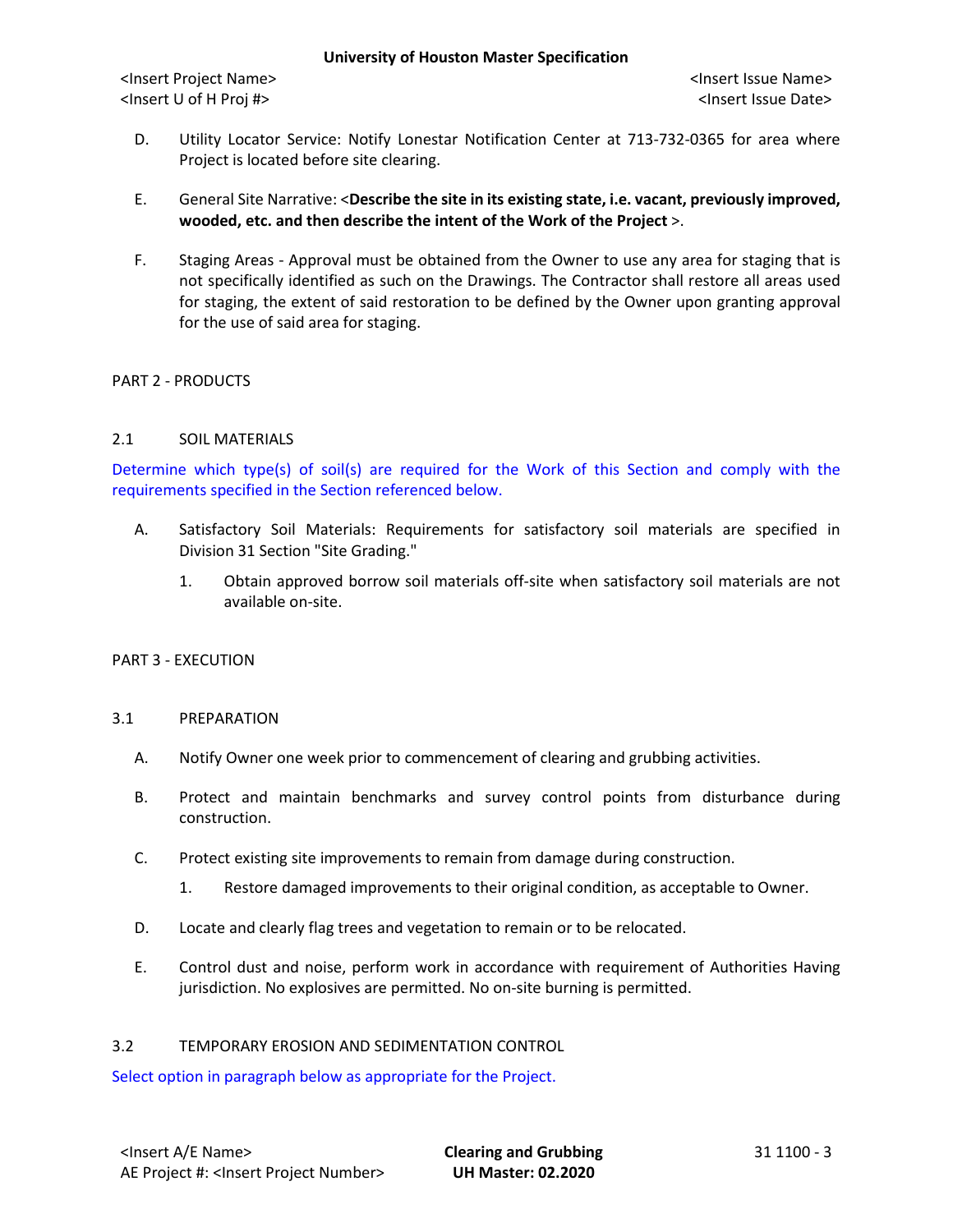- **A.** Provide temporary erosion and sedimentation control measures [**in compliance with the requirements of Division 31 Section "Erosion and Sedimentation Control"**] **[as indicated on the clearing and grubbing Drawings].**
- B. Provide measures according to a sediment and erosion control plan, specific to the site, which complies with EPA 832/R-92-005 or requirements of Authorities Having Jurisdiction, whichever is more stringent.
- C. Inspect, repair, and maintain erosion and sedimentation control measures during construction until permanent vegetation has been established.
- D. Remove erosion and sedimentation controls and restore and stabilize areas disturbed during removal

# 3.3 UTILITIES

- A. Locate, identify, disconnect, and seal or cap off utilities indicated to be removed.
	- 1. Arrange with utility companies to shut off indicated utilities. Contractor is responsible for any service charge required for shut-off action. If other outstanding fees or billings are encountered, the Contractor shall notify the Owner's representative for direction.
- B. Known utilities are shown on Drawings. If a utility is discovered that is not shown, contact Owner's representative for direction. Do not interrupt unknown utilities serving facilities occupied by Owner or others unless permitted under the following conditions and then only after arranging to provide temporary utility services according to requirements indicated:
	- 1. Notify Owner's representative not less than two weeks in advance of proposed utility interruptions.
	- 2. Do not proceed with utility interruptions without Owner's written permission.

## 3.4 CLEARING

- A. Construction That portion of the site required for constructing the Work under these specifications shall be cleared of all vegetation, such as trees, brush, grass and weeds and all other objectionable matter to the limits as depicted in the Drawings. Stumps and roots shall be completely removed.
	- 1. Protect roots and branches of trees designated to remain.
	- 2. Remove only trees and shrubs within clearing areas designated in Drawings unless otherwise indicated.
	- 3. Completely remove stumps, root and other debris protruding through ground surface to a minimum depth of 12 inches below the ground.
	- 4. Carefully and cleanly cut roots and branches of trees indicated to remain where such roots and branches obstruct new construction.
	- 5. Remove rocks, stumps, roots, and other vegetation within limits of construction to a minimum depth of six inches.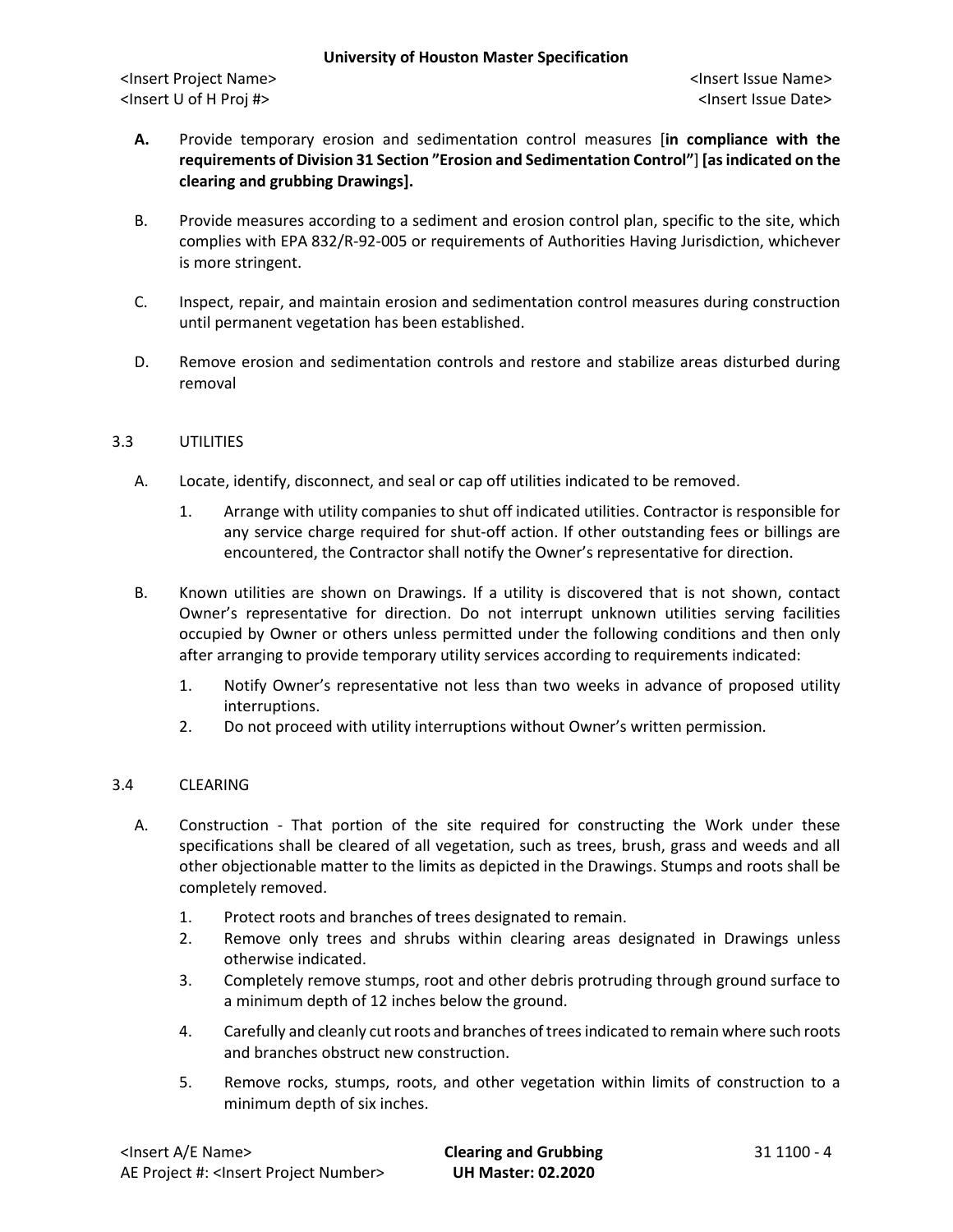<Insert Project Name> <Insert Issue Name> <Insert U of H Proj #> <Insert Issue Date>

- a. Remove roots greater than three inches in diameter.
- B. Fill depressions caused by clearing and grubbing operations with satisfactory soil material unless further excavation or earthwork is indicated.
	- 1. Place fill material in horizontal layers not exceeding a loose depth of 8 inches and compact each layer to a density equal to adjacent original ground.

## 3.5 STRIPPING

- A. Topsoil stripping:
	- 1. Remove sod and grass before stripping topsoil.
	- 2. Strip topsoil to whatever depths are encountered in a manner to prevent intermingling with underlying subsoil or other waste materials. A minimum of six (6) inches of soil shall be stripped. This must be verified with the geotechnical report provided by the Owner for this project. If discrepancies exist, review with Owner prior to start of work.
		- a. Remove subsoil and non-soil materials from topsoil, including trash, debris, weeds, roots, and other waste materials and legally dispose of them off Owner's property.
	- 3. Stockpile topsoil materials away from edge of excavations without intermixing with subsoil. Grade and shape stockpiles to drain surface water. Cover to prevent windblown dust.

## COORDINATE HEIGHT IN PARAGRAPH BELOW WITH OWNER TO ENSURE THAT HEIGHT IS APPROPRIATE.

- a. Limit height of topsoil stockpiles to 72 inches.
- b. Do not stockpile topsoil within tree protection zones.
- c. Stockpile surplus topsoil to allow for re-spreading deeper topsoil.
- 4. Strip man-made fills under structures and pavements to minimum 12 inches below the ground surface and dispose of all waste materials.
- B. At all times during clearing and stripping operations, the area shall be kept in a manner to prevent ponding. Refer to Division 31 Section "Erosion and Sedimentation Control."

### 3.6 SITE IMPROVEMENTS

- A. Remove existing above- and below-grade improvements as indicated and as necessary to facilitate new construction.
- B. Remove slabs, paving, curbs, gutters, and aggregate base as indicated.
	- 1. Unless existing full-depth joints coincide with line of demolition, neatly saw-cut length of existing pavement to remain before removing existing pavement. Saw-cut faces vertically.
	- 2. Paint cut ends of steel reinforcement in concrete to remain to prevent corrosion.